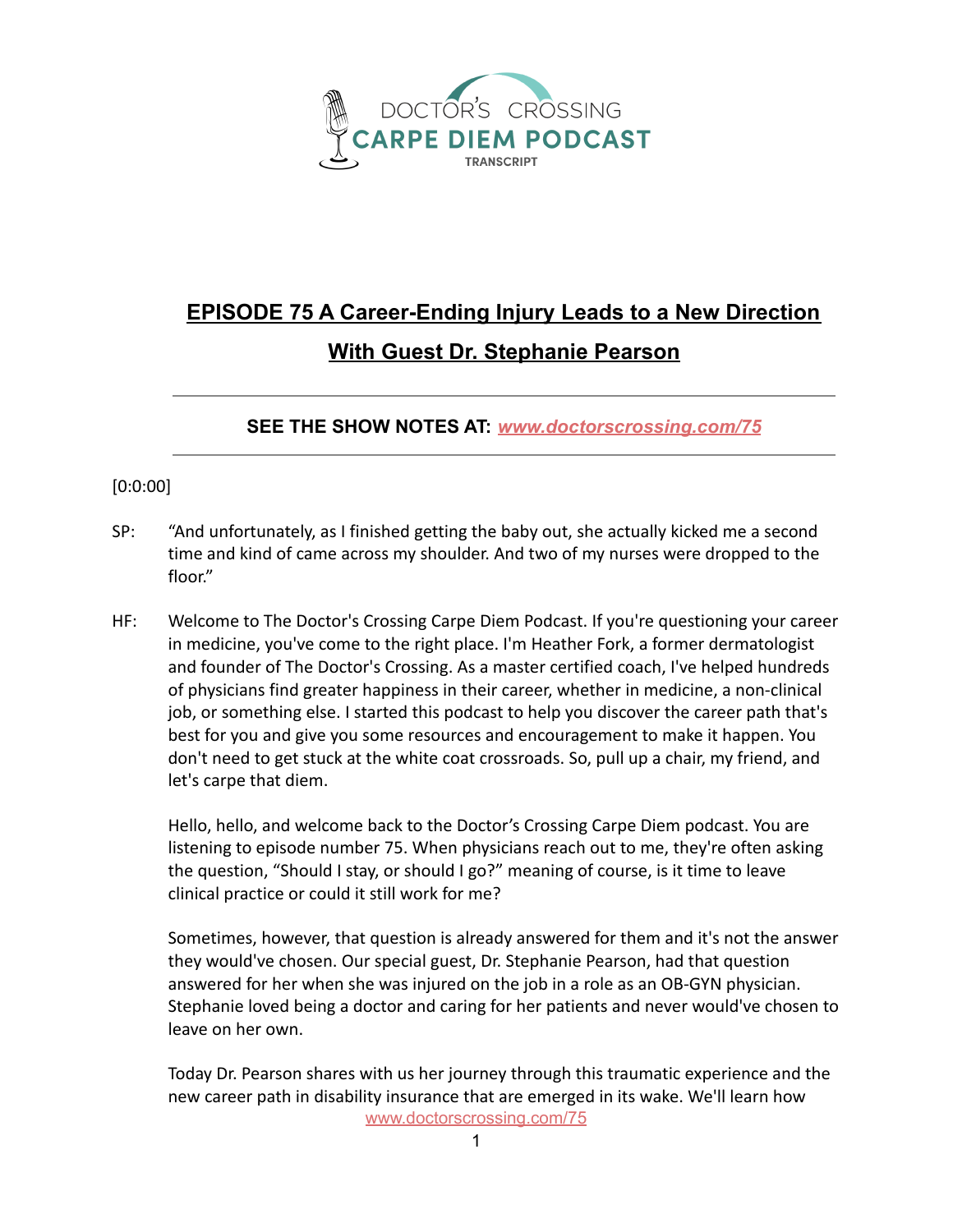

Stephanie started a company to help physicians with their disability policies and how she joined with her partner, Scott Ravitz, to create PearsonRavitz. We'll learn about this work she is so passionate about, and also some details to enter into this field if it piques your interest. I am very honored to welcome Dr. Stephanie Pearson to the podcast. Hi Stephanie.

- SP: Hi Heather. How are you?
- HF: I'm great. Thanks so much for coming on the podcast.
- SP: Thanks for having me.
- HF: Yeah. I know it's been a while since this happened to you, it's still making my stomach a little tight even to think about it though. Would you like to tell us how you got to where you're at, fill in some of the details?
- SP: Sure. As you mentioned, it's been a while. About nine years ago, I was covering the labor floor and got called to do a precipitous delivery. Unfortunately, my patient was complete and unable to get an epidural. And unfortunately, I looked down and the baby's heart rate was really low and I had to get the baby out. I had multiple nurses in the room with me to help me maintain the patient's positioning. And unfortunately, as I was guiding the baby out, she kicked me the first time, pretty much right into my brachial plexus. My arm went numb, but I still had to finish the delivery. So, I twisted my body, thinking I was protecting myself. And unfortunately, as I finished getting the baby out, she actually kicked me a second time and kind of came across my shoulder. And two of my nurses were dropped to the floor.

And so, I started crying, which you know, is very professional. I put the baby up on her chest. I called for one of my partners to come finish and I knew something was wrong. Long story short she tore my labrum. I was told by my first orthopedist that professional baseball players pitch with torn labrum. So, I should shortly be able to do my job. So, I did.

And over the course of eight months, I developed a frozen shoulder. And on my last day of work, I literally could not get a kid out after having pushed for several hours and doing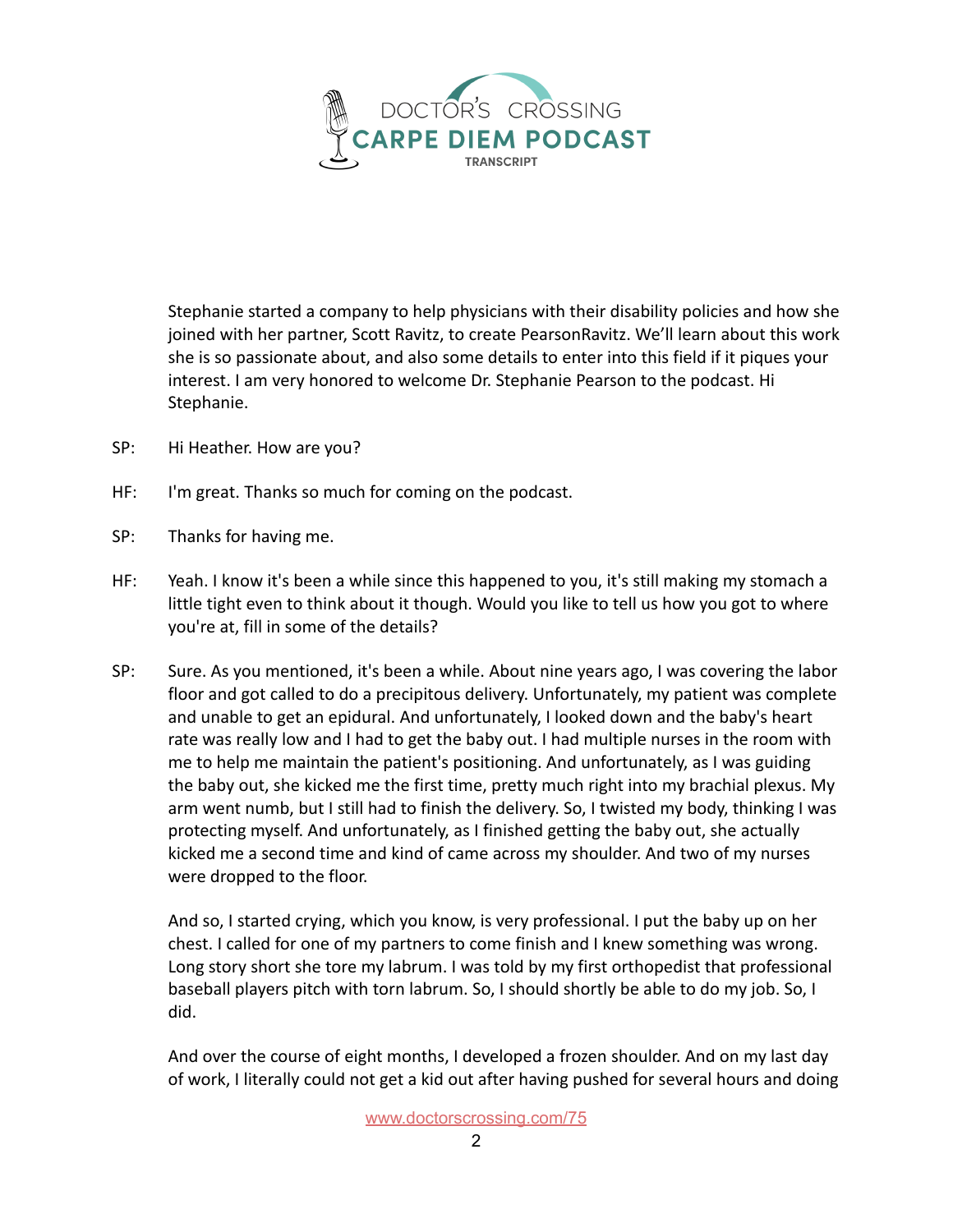

a C-section with a first assistant who had not done very many C-sections. And I just could not get the angle that I needed to get my left arm into. And I called down one of my partners. We got the kid out. Baby and mom are fine, but I went up into their office crying and saying, "Look, if it were 02:00 in the morning and I was alone, I would've had to tee up this woman's uterus. I would've made her an obstetric invalid and it would've been my fault."

We all know in medicine, if you work enough, if you do enough cases, there's going to be mistakes. This wouldn't be a mistake. This would be on my shoulders, no pun intended.

- HF: Right. Right.
- SP: And it was August 3rd of 2013. Not that I'm counting, it was my last day of clinical work. I had surgery. I got told I'd be going back in 12 weeks. And I woke up getting told that my career was over, that it looked like a bomb had gone off in my shoulder. Eight and a half years later, I still don't have full range of motion in my left arm. I have some chronic nerve pain issues. And oddly in June of 2021, I woke up with a frozen right shoulder. And would've never believed that my left shoulder would actually be my good one. And so, I am kind of back where I was almost eight and a half years ago now with my right side.

Fast forward, I had been asked to be the chairperson of our department before I went out on FMLA and it turns out that in my contract, it said I needed to be able to do a 100% of my duties, which I was not clear to do OB and I wasn't clear to do OR time. And I was terminated the day that my FMLA was up because of how my contract was written. It was kind of a double whammy.

And I learned the hard way that our group disability benefit that I thought I had for almost a decade didn't cover work related injuries. Tough pill to swallow. I was told I would've been better off if I had fallen off my bike, and was flatly denied. I was then denied my initial workman's comp case because they said while an injury occurred, my frozen shoulder was idiopathic or better my fault because I continued to work while injured. I had to sue for that, four court appearances, one of which said I could be a billing secretary because I had the aptitude to learn codes.

HF: Oh, no.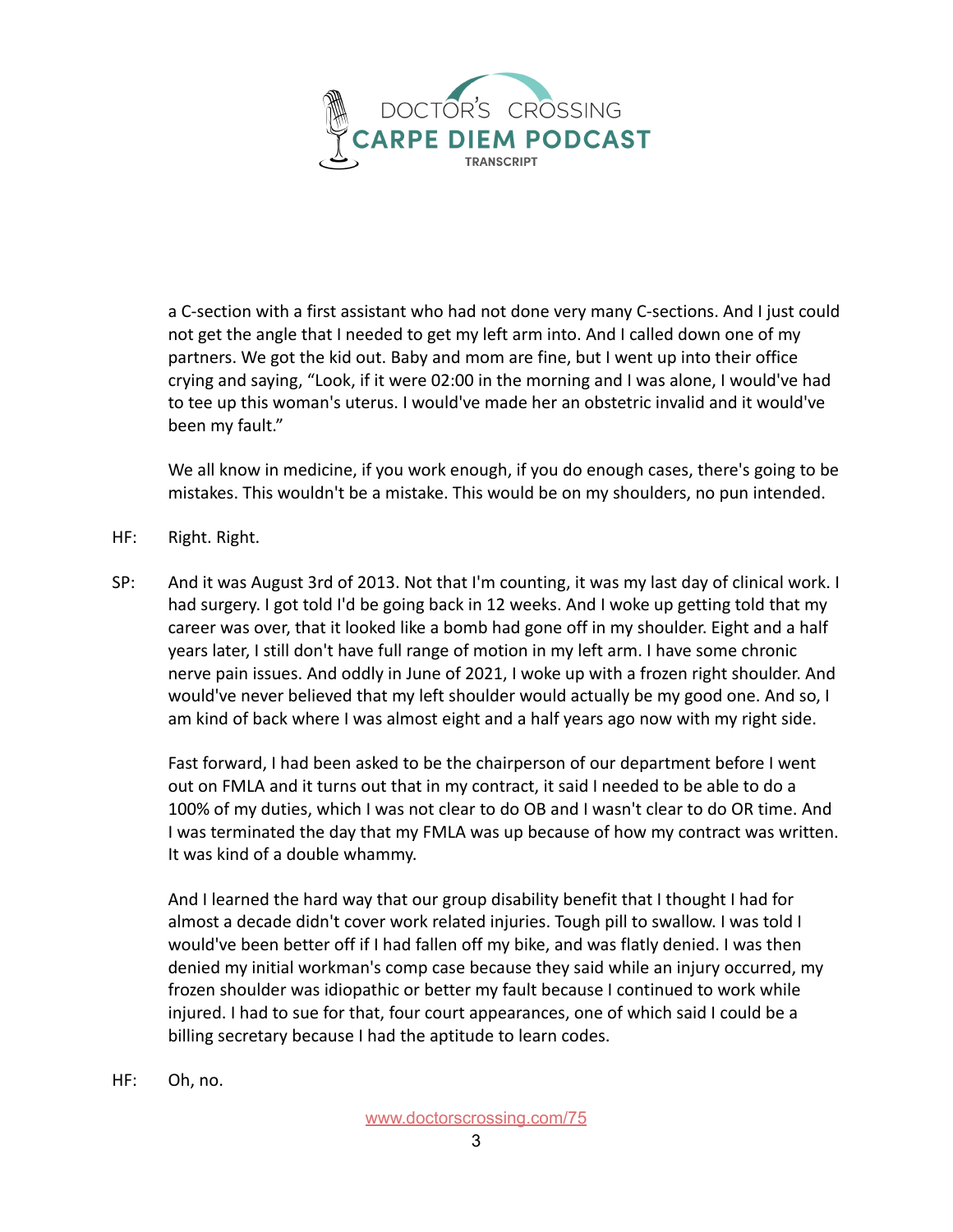

SP: Yeah. I can't make that up. I settled because honestly, I was not in a good mental space. And then I found out that the two private policies that I had that I thought I did the right way, neither of them was exactly what I should have had. And so honestly, I tried to do a couple of other things before this kind of fell into place. I was 40. I was the primary breadwinner and was like, "Oh my God, I'm worth more to my family dead than I am disabled," which is a horrible feeling to have. And I was trying to figure out what I could do.

I think that there's a giant misconception amongst physicians that we're really not qualified to do other things. And it turns out we're qualified to do a whole lot of other things.

- HF: Amen. You know that I will second that absolutely.
- SP: At the time I didn't, but I did some medical editing. I did some biotech consulting. I did some med mal defense work, but nothing resonated, nothing made me excited to get out of bed. And then I had this kind of epiphany of, "I can't be the only physician that this has happened to, or is going to happen to."

I started reading everything I could and started lecturing to area residents, partly altruistically, partly for catharsis, because the more I tell my story, the easier it is to tell my story. And at one point, my husband who was my biggest supporter through the whole thing was like, "You know more than most insurance people, you should go get licensed."

And I thought it was the dumbest thing I'd ever heard. I was like, "I'm not a salesperson, I'm a physician." He's like, "But you're already doing it. You're educating people and you're doing it the right way. And you're taking away the swarmy salesperson aspect. So go do it." I locked myself in a room with books and magic markers and because I'm old.

- HF: You're not old.
- SP: I wasn't looking on a computer and I passed the test and cried in my car because I didn't get an A and my husband laughed at me and said, "Oh my God, has anyone ever asked you your board scores?" And I said, "Touché." And that's really how it all started. I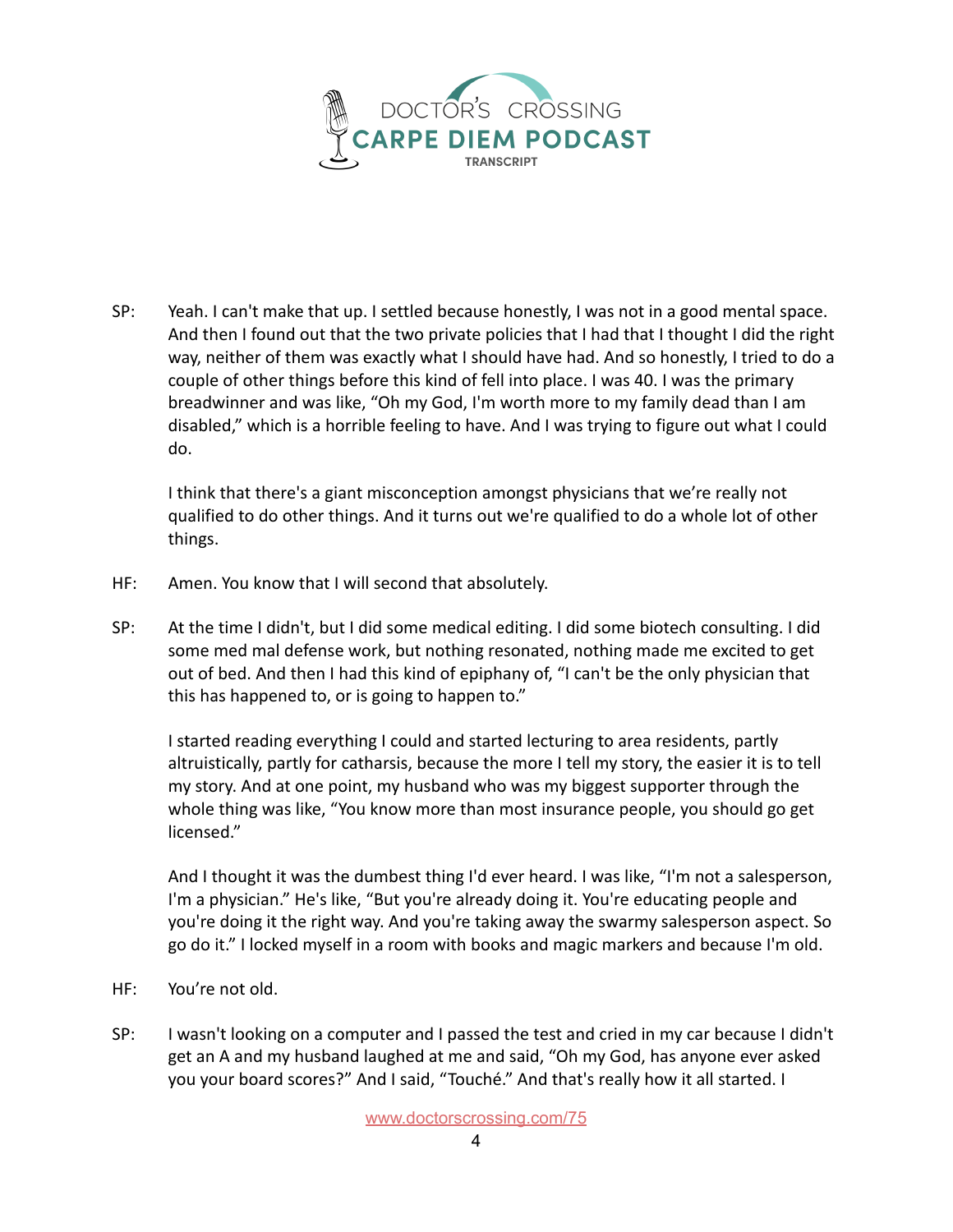

started working out of my house. We always say we started at the kitchen table. Nobody had any idea how fast this was going to catch on. And four and a half, five years later, we have clients in all 50 states and Puerto Rico and really trying to change the way that insurance is handled.

- HF: Wow. It is really hard to hear your story because there are so many different points where you feel like it didn't have to go that way. It could have been different, but it is true that from ashes comes new creations and you instead of wallowing in what happened to you, what you could have and just gone into a really dark place and stayed there, you took this experience and you're making it into something to prevent this from happening from other physicians.
- SP: And that's exactly how I went into it. I felt like education was something I really enjoyed as a clinician. I love teaching residents. I love teaching women about their bodies and all of that stuff. And this still lets me be an educator, except now I'm educating my colleagues instead of my patients.

It lets me still feel somewhat like a clinician in that I can bring my medical knowledge to the table and advocate for people in a way that your traditional insurance person really can't just out of sheer ignorance. It's just who we are. I do have to give my husband a lot of the credit. I was in a really dark place. I have no problem talking about it. I was suicidal. I wrote letters to him, to my kids and the three of them brought home a puppy and said, "We're not enough to get you out of bed, start taking care of something again, or you're going to be surrounded by filth."

And I will tell you that taking my dog on long walks was probably the best therapy that I had. And I will say having spent a lot of time talking to disabled physicians, that I'm one of the lucky ones that I had an incredibly supportive family. I had an incredibly supportive network of friends. And they're the reason that I'm still here.

HF: I appreciate you sharing that, Stephanie. I also want to say I'm really sorry about what happened to you. It just sounds so devastating. I'm glad you made it to the other side. Sure, this will be helpful for physicians listening. I know I have clients who've been injured, developed illnesses that have taken their careers away, and had mental health issues. And I think just hearing that there are other physicians out there that this has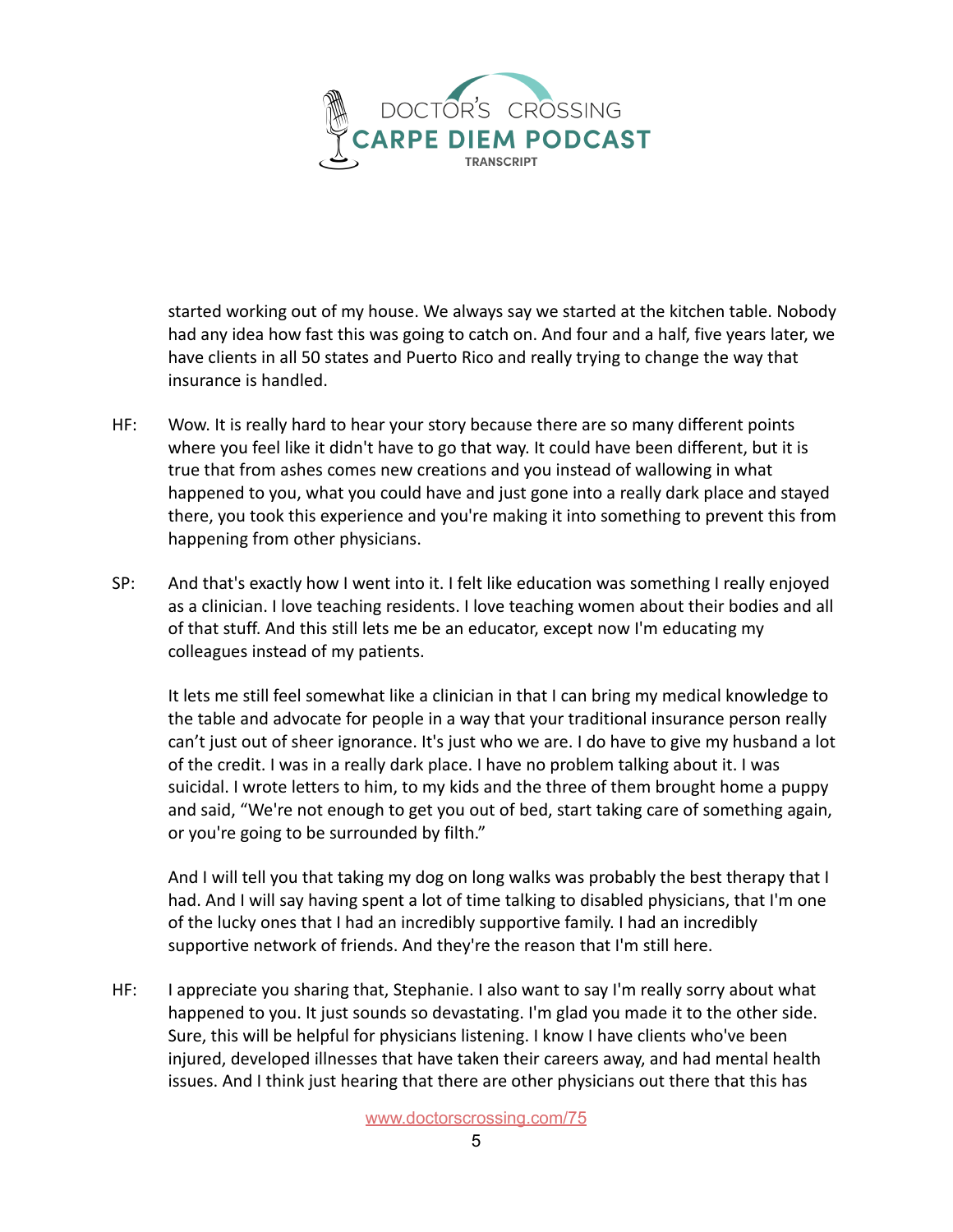

happened to, but it wasn't life ending and it wasn't career ending. There are other things we can do. So, thank you for that.

You make me think of when I was a recent graduate from residency and I started my own practice and there was this broker who sold me disability and I think he was a financial advisor or something like that. And I remember thinking "I'm paying him too much money. I just don't want to spend this money." And so, I canceled the policy and I'm thinking back that if I had trusted him, say it was you or somebody that I really felt had my best interest and maybe he did, but I didn't feel like it. I might have not taken that risk. I love that you're doing this for physicians because that element of "Know Like and Trust" is so key when you're spending money that you don't think you probably will ever need to use that policy.

SP: And you bring up two interesting points. One, and I will say this is my humble opinion. I don't think that financial advisors should be selling products. I think it's really hard to be an expert in everything. And it almost seems like it's counterintuitive to what they're supposed to be doing. So sorry, that's my little soapbox on financial advisors. But as far as building trust, number one, I think everyone always needs to trust their gut, our guts just know.

But the flip side of that is I wish that I knew then what I know now. And that's a lot of the stuff that I bring to the table of, "Look, nobody wants to have to use it." But typically, when I do lectures, I'll start with, "Okay, everybody, raise your hand, who has health insurance?" Everybody raises their hands. "How many people have car insurance?" Everybody raises their hand. "How many of you have homeowners' insurance?" Almost everyone raises their hands. And then I hold up my left hand and I say, "How many people have their wedding or engagement rings insured?" And most of the women in the room will raise their hands. Well, you're more likely to become disabled during your working career than you are to get in a car accident, than you are to have your house catch on fire, than you are to lose your wedding band. And God knows, I wish I had lost my wedding band and not my left shoulder. It's just something that we're not taught.

It's a foreign concept until you know somebody that it's happened to because I get a lot of those phone calls. My partner just had a heart attack. My best friend just got a brain tumor. Oh my God, my partner just got MS. Insurance at it's a basic root. Nobody wants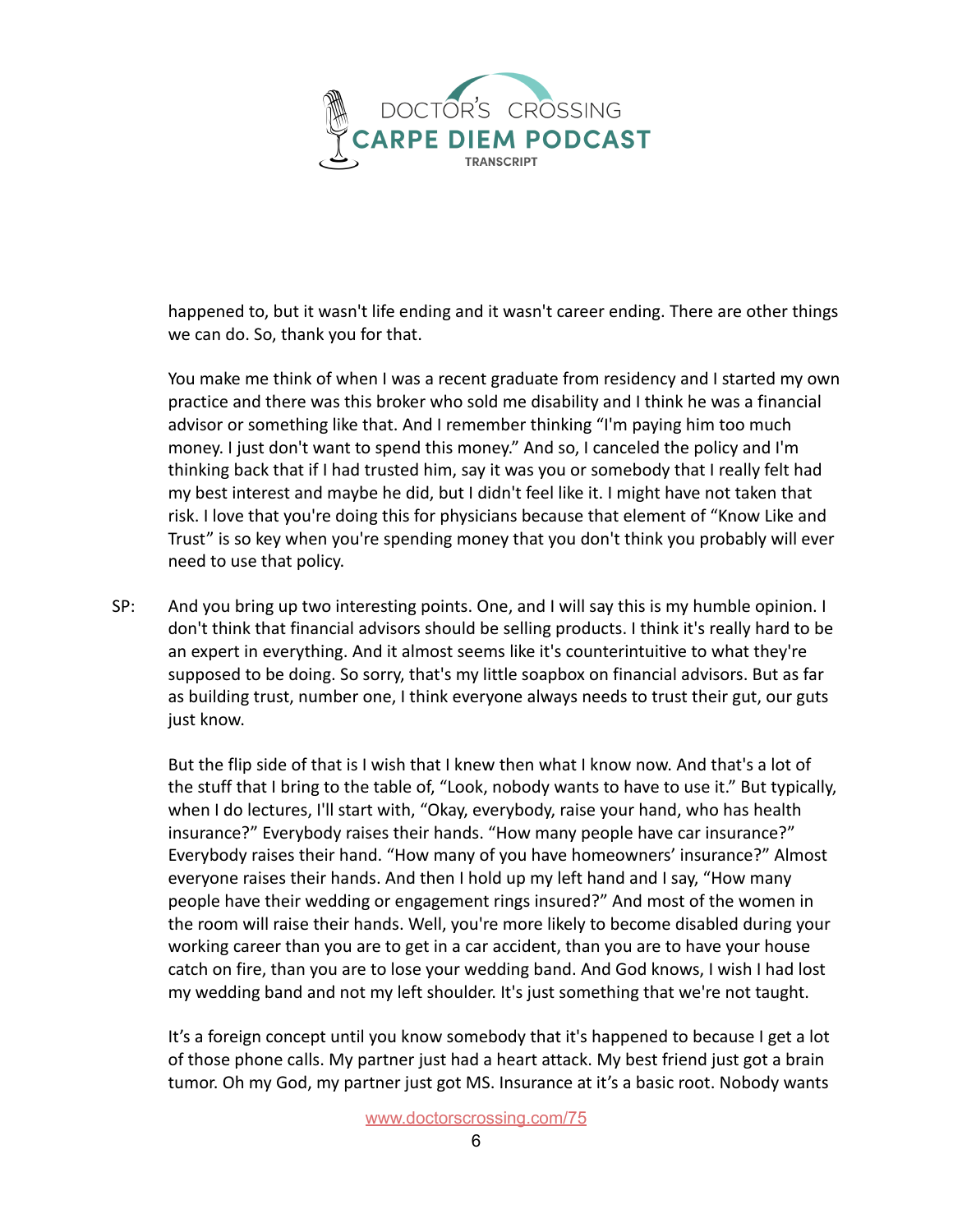

to have to use it. But this is one of those few kinds that really changes your life. Whether you have it or not. I know people that have had to sell their houses. I know people that have had to go on Medicare, Medicaid, food stamps, spouses have left because "That's not what they signed up for." There are so many things that go into this, and I think that since we approach it from a stance of education and empowerment and not just saying, "Okay, Dr. Fork, this is what you need, sign here." Like that, that's not what we're about.

- HF: We have to understand the potential cost of not having it compared to the cost of purchasing it. I'm just curious, especially since I didn't have a disability for most of my career. For an average physician's career lifetime, what are they looking at? I know there's going to be a range of investing in disability.
- SP: The textbook rule of thumb is that men should expect to spend between 1% and 3% of their gross income and women should expect to pay 2% to 6%. Now you're saying, "Oh my God, why do women pay so much more?" It is based on actuarial data across all fields. Women have historically left the workforce more because of injury or illness. We do get a little bit of safety on the life insurance side. Life insurance tends to be more expensive for men because they tend to die younger and more successfully at their own hands. Disability insurance unfortunately is more expensive for women. A lot of that is bent into the fact that, one, we have the ability to make other humans and have babies. Pregnancy related issues account for almost 9% to 10% of disability claims every year that men just don't have. Additionally, women tend to seek care more. We're all healthy till we go to the doctor.
- HF: Right.
- SP: But that's the textbook answer.
- HF: What I'd like to do is just take a quick break and we'll come back. And when we return, I'd love to start talking a bit about options for physicians who might be interested in working in the disability space. Okay, don't go away. We'll be right back.

It makes me happy to share free information with you, such as this podcast. If you'd like to have additional free content, you can go to the Doctor's Crossing website and check out the freebie tab at the top of the page. Here, you can access a downloadable career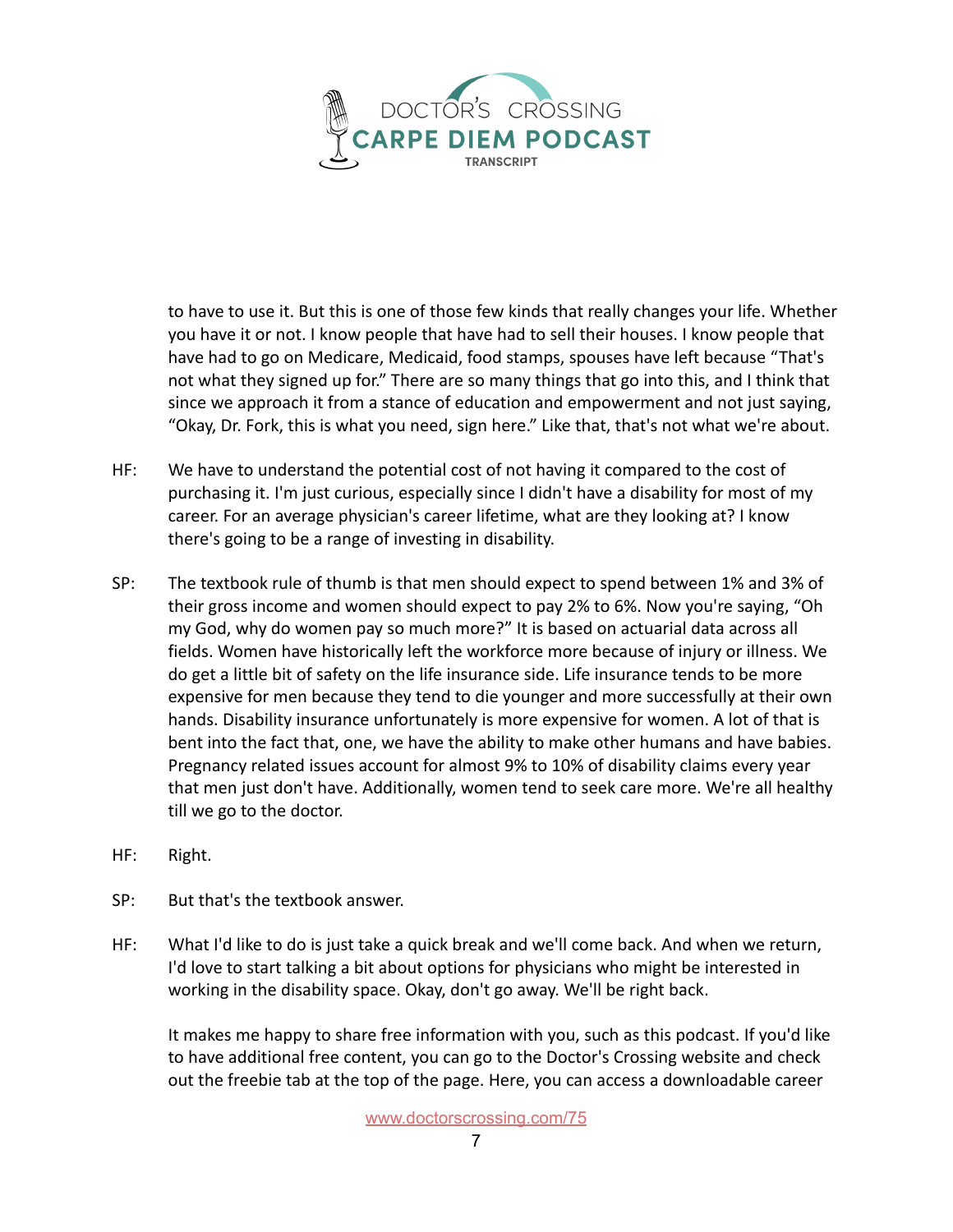

transition starter kit as well as guides on topics such as interview prep, resumes, chart review, telemedicine, pharma, and medical writing with more on the way. If this sparks your interest, you find these resources under the freebie tab at doctorscrossing.com. Now back to our podcast.

All right. We're back with Dr. Stephanie Pearson. And we're going to hear a bit about this company that she started and how you might be able to work in this area, whether it's doing something similar to what she does or in disability in general. All right, Stephanie, take us there.

SP: Our company specifically, we've built over the last four and a half, five years and we have built quite the infrastructure. It's not just one broker working out of their house. We now have 25 full-time employees. Just like physicians need ancillary help in the hospital, we want all of our brokers to have the proper ancillary help in the industry. We've even kind of taken away some of the dare I say swarmines of the insurance space. All of our brokers are salaried. We don't pay by commission. We want people really to be caring about the education and empowerment side, not to sell.

With that being said, we are really changing the way that insurance is handled. Traditionally insurance does get paid by commission. A person is making an agreement with an insurance house and as they sell policies, they get paid a commission on that policy. And so, we truly are reinventing the wheel and trying to make it a little more above board and transparent.

I am currently mentoring a couple of other disabled folks, a doctor, a dentist. I love teaching. There's definitely enough business to go around. As far as kind of breaking into the private sector, quite honestly, the easiest way to do it is to do it through somebody else. I think it's a lot harder to just say, "Hey, I'm starting it in my house without connections."

Within the insurance space as a whole, there's actually a lot of room for physicians. Every single insurance house has medical directors who help with the underwriting of policies. They have physicians on the R&D side, helping with production of these policies. You have health insurance, life insurance, disability insurance. Every house has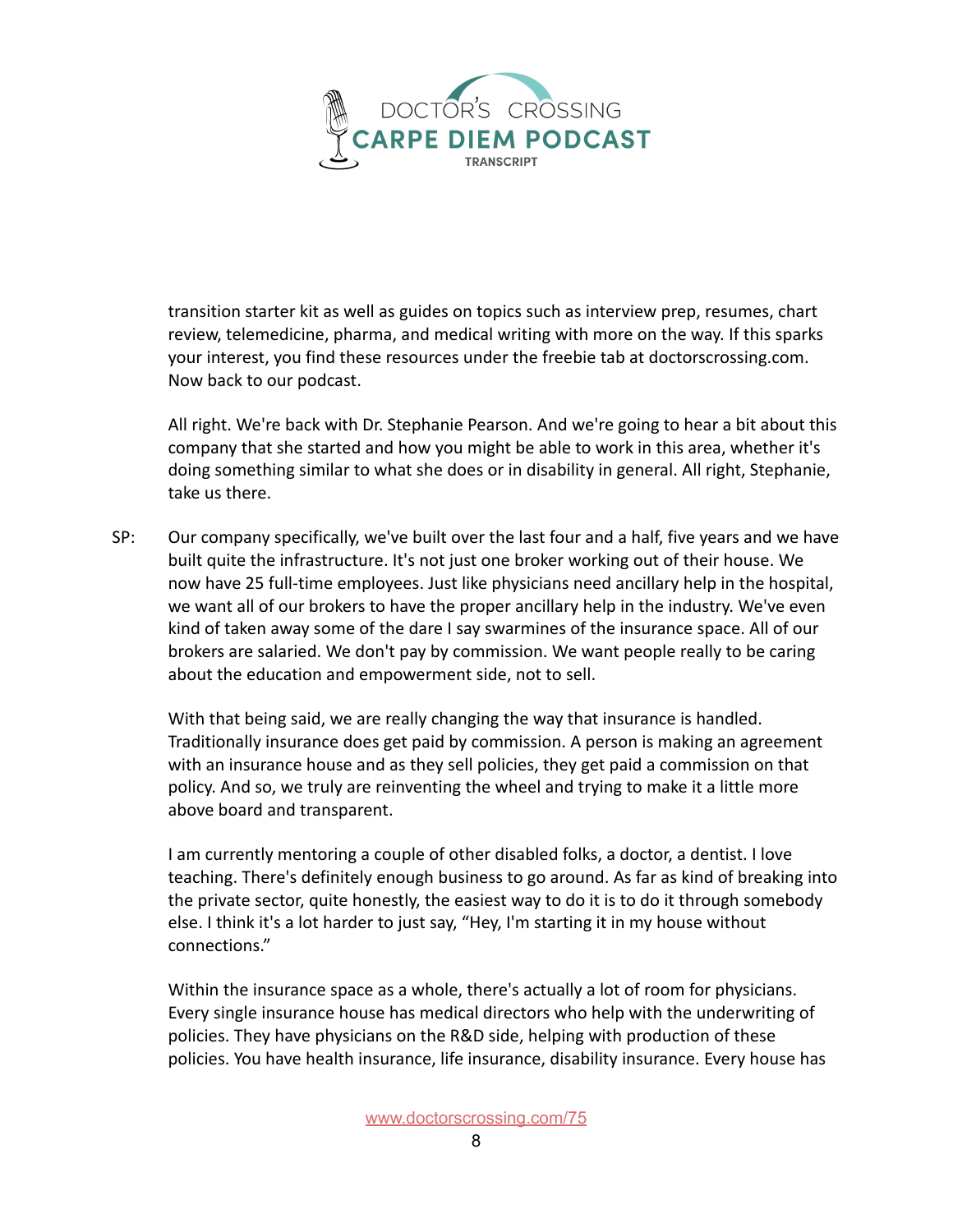

the need for medical expertise similarly to the physician migration into pharma. A lot of the same avenues exist in the insurance space.

HF: You're absolutely correct. Of course, you know this area really well. I've had more physicians go into the straight health insurance, but I have had some go into the disability side, a psychiatrist, a physical medicine rehab physician. And they are actually enjoying this work and getting to bring what they feel is their knowledge and their integrity to what they do.

One thing to consider is you can do chart review and disability depending on your specialty. That's something you could do as an independent contractor without ever leaving your job to just get a base for what it's like to do these evaluations and write up the reports.

- SP: Right. And all of them hire independent medical examiners too. You can stay completely clinical and still kind of dabble into that space to see what looks like when people are going on claim.
- HF: Right. And for people who don't know about the independent medical exams, could you just explain what those are?
- SP: Basically, all of the insurance companies employ physicians to help them when it comes time to somebody making a claim. I call them and say, "Hey, I can't do my job anymore because of A, B, C, D. This is my treating physicians' notes." Well, they can look at your treating physician's notes and agree or disagree. And then they can say, "Well, you know what? We want you to have to see an independent medical examiner." Somebody who you've never met before, who doesn't know you, who may not be your friend. Because there is also this slight mistrust in the physician-to-physician kind of space with disability that we have friends who are going to write whatever we want them to write. And so, they set you up with a different physician and they take you through their hoops of what can you do, what can't you do? It's very, very specified. It's almost like a checklist.

And then that doc gets to report back to the insurance company and say, "Yes, we agree. No, we don't and agree." And as I had mentioned to Dr. Fork earlier, I did have to go to one and went in a little suspicious thinking, "How is this guy going to be not biased? The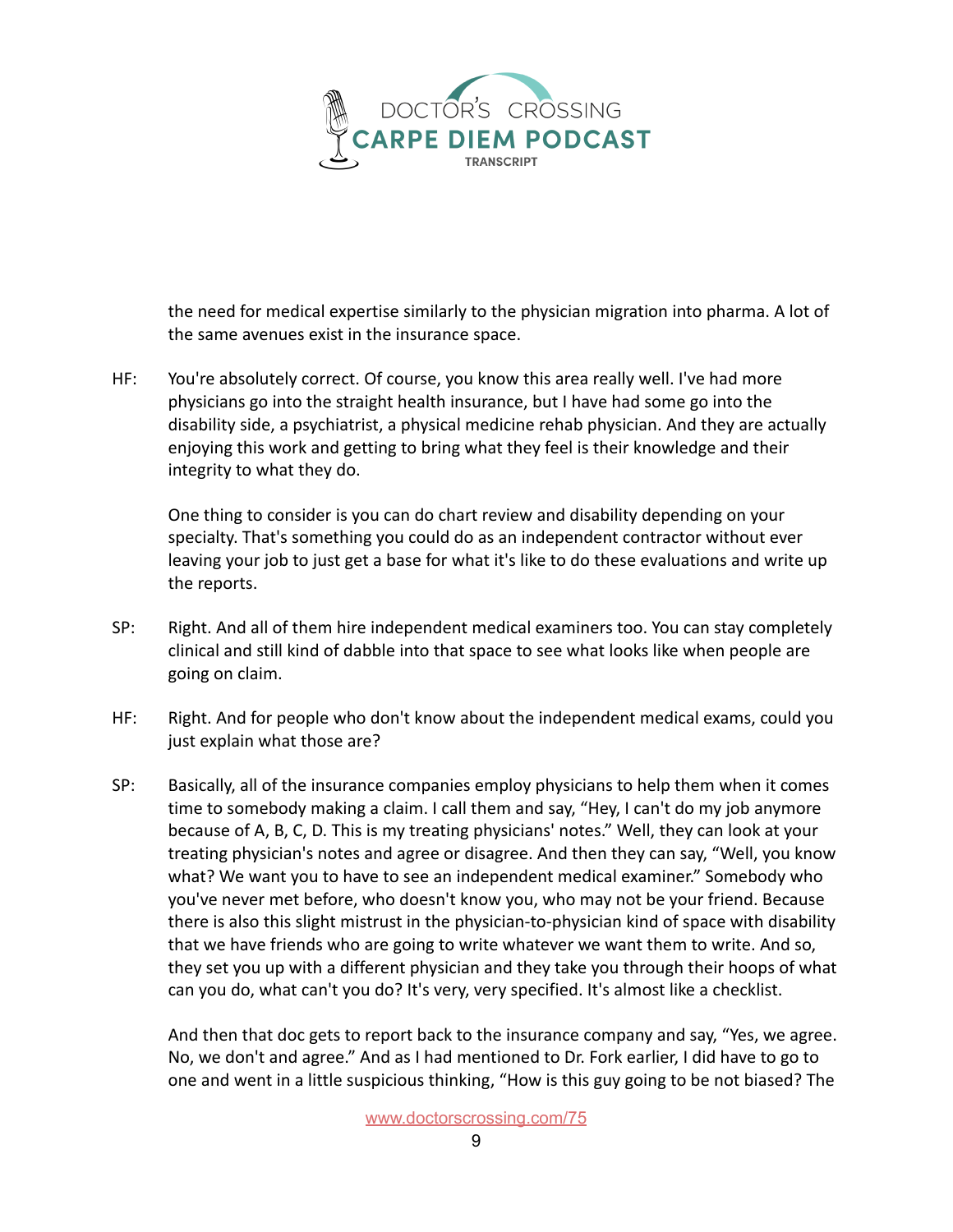

insurance company is paying him to say that I'm fraudulent." And he read my story and said, "Why are you here?" And ended up putting more restrictions on me than my own treating physician, which probably did me a favor because my treating physician was trying to really help me get back. And I probably would've put myself in a position that was not super safe.

- HF: That's a great example of an IME physician. And I like that you brought this out because it is another piece of the whole disability arena where a physician can contribute.
- SP: Oh, absolutely.
- HF: Can you talk a little bit about compensation in this whole arena?
- SP: I can touch on some, because I'm not in some of the spaces. When I was looking into doing this, the range was crazy. The average new insurance agent broker is making about \$60,000 to \$70,000 a year. However, I personally know folks who are making seven figures. And so, it depends on where you're focusing. Are you focusing on individual policies? Are you focusing on group policies? Are you looking at big companies, small companies? I don't know a whole lot about the health insurance space, except that I have a couple of friends who have left medicine and are working for IBX and those companies. They appear to be somewhere in the \$200,000 - \$300,000 range. I have a couple outliers.
- HF: Yeah. That's my experience for the disability medical directors. That's usually where they start. And then they can go higher. You actually hire physicians when you have a need to work for your company. Is that correct?
- SP: Yes. Right now, I have one other disabled physician and I have mentored three non-medical people to broker with us. I am currently mentoring a disabled physician in Florida, a disabled dentist in Michigan, hoping to mentor a disabled CRNA soon. As we grow, ultimately, I would love to have physicians and other healthcare folks taking care of our own. That is one of my long-term goals.
- HF: I'm sure it's satisfying too, to feel like you're helping because it was your own personal experience. There's this connection. I'm sure when you're speaking with another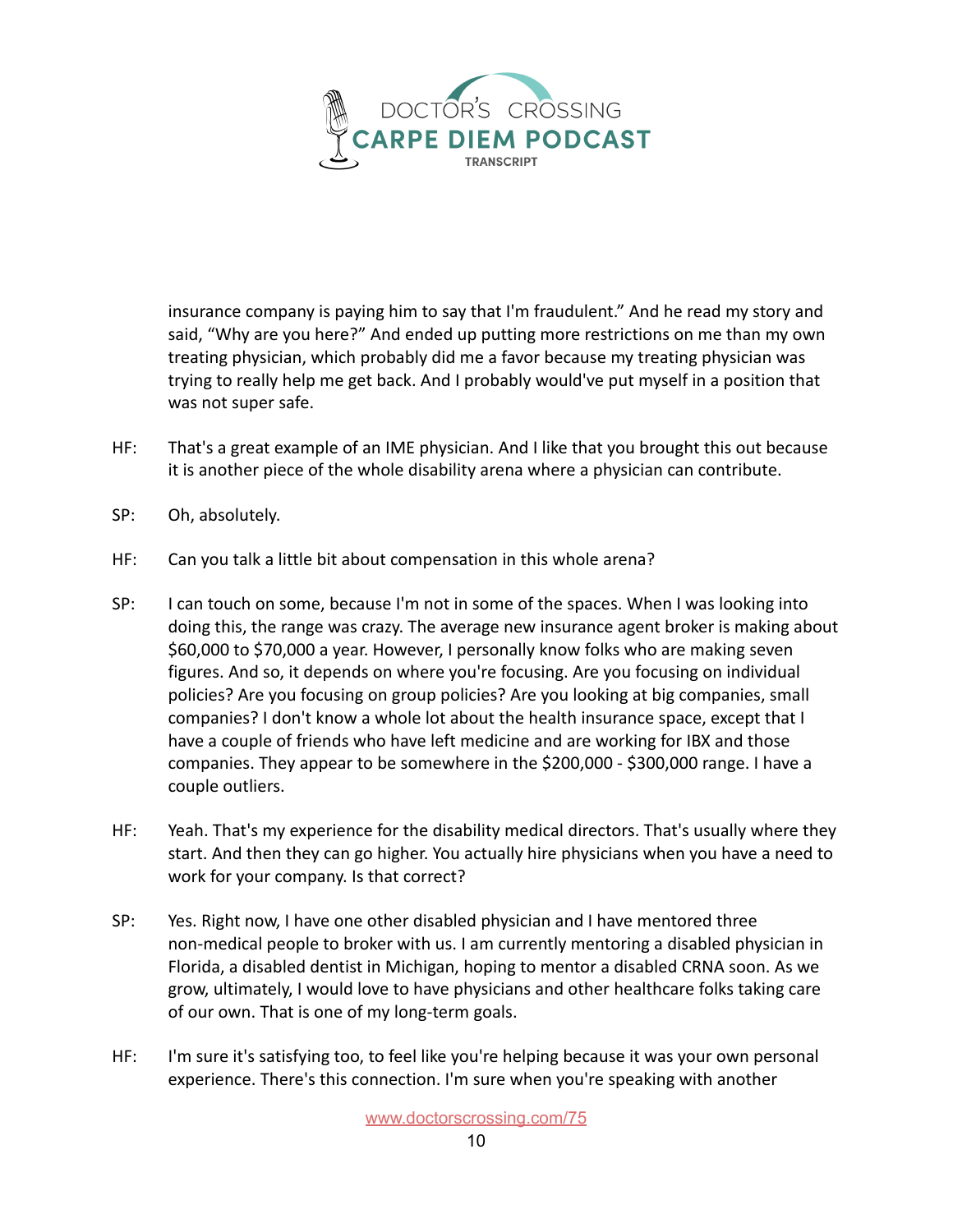

physician who's injured or has been disabled where you get them and you don't even have to say words, but there's this understanding that we can't get any other way.

SP: Yeah. And honestly, without sounding trite, this isn't rocket science. I feel like I really can teach just about anybody how to sell it. It's also the back end. It's getting that horrible phone call from somebody saying they just found a brain tumor. I have to go out. And me being able to help them through that process that nobody helped me through.

So, helping them get their claims packets, advising them to put all their medical records in one place to remember, "This is what the course is going to look like. I'm here if you need me." Not that I get more joy out of that, because that sounds kind of sick, but it means a lot to me to be able to help those folks almost more because nobody helped me. I really felt alone when I was going through the process.

- HF: If you could tell that younger self of yours when she was injured and feeling really dark and hopeless, some words of hope, what would you say to her?
- SP: I would say your brain is still completely intact and you're young enough to reinvent yourself. Figure out what you're passionate about and go after it.
- HF: Wow. Thank you, Stephanie. I think there's others out there who need to hear those words. They're not just for you, but they're for others. They're beautiful. And thank you. Is there anything else you'd like to share before we wrap up and find out how we can get in contact with you?
- SP: More for anybody out there who has an injury or illness, I have created a private Facebook group called Physicians for Physicians, which is a support network for physicians who because of injury or illness have had to change the scope of their practice or leave clinical medicine. I go by my name, Stephanie Pearson. I was not smart enough ahead of time to come up with a pseudonym, but it has been incredibly supportive and helpful for hundreds of physicians who have found themselves in a fraternity that nobody wanted to be in.
- HF: I'm so glad that you mentioned this because I already know people I'm going to tell about it. I will definitely link to that Facebook group in the show notes. And that sounds